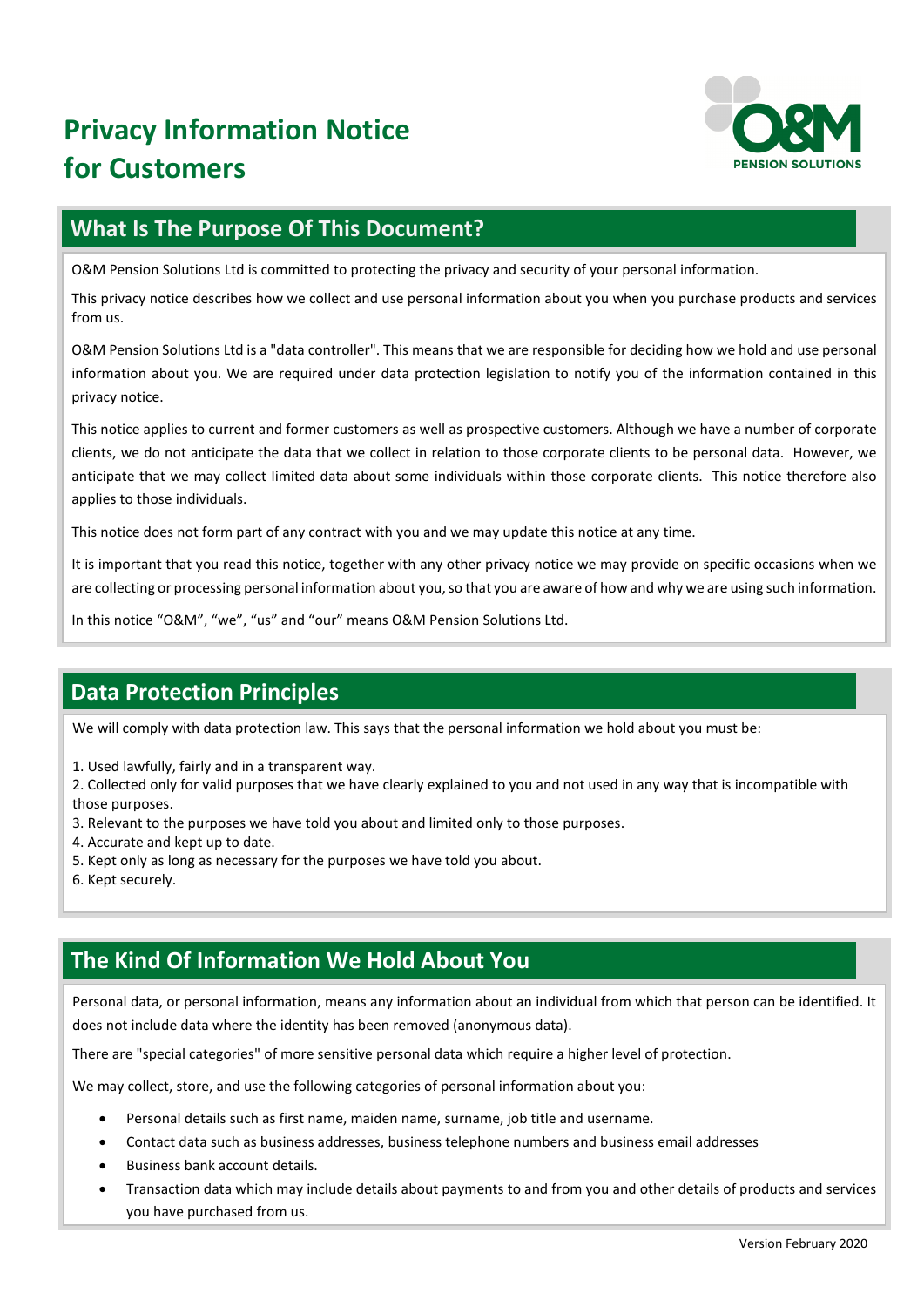

- Profile data which may include username, password, case submissions, feedback and any survey responses
- Usage data includes any information about how you use our website, products and services

We do not collect any Special Categories of Personal Data as defined by GDPR (this includes details about race or ethnicity, religious or philosophical beliefs, sex life, sexual orientation, political opinions, trade union membership, information about health and genetic or biometric data). Nor do we collect any information about criminal convictions and offences.

## **How Is Your Personal Information Collected?**

We typically collect personal information about customers and prospective customers directly from them. We may sometimes collect additional information from certain third parties.

## **How We Will Use Information About You**

We will only use your personal information when the law allows us to. Most commonly, we will use your personal information in the following circumstances:

- 1. Where we need to perform the contract we have entered into with you.
- 2. Where we need to comply with a legal obligation.

3. Where it is necessary for our legitimate interests (or those of a third party) and your interests and fundamental rights do not override those interests.

We may also use your personal information in the following situations, which are likely to be rare:

- 1. Where we need to protect your interests (or someone else's interests).
- 2. Where it is needed in the public interest (or for official purposes).

### **Situations In Which We Will Use Your Personal Information**

We will need to use the categories of information set out in the list above under the heading 'The kind of information we hold about you' in certain circumstances. The situations in which we will process your personal information are listed below.

We have identified by the use of asterisks on the list below, the lawful basis on which we rely when we are processing or will process your personal information. We have also indicated which categories of data are involved.

Where we need the information primarily to allow us to perform our contract with you, this is indicated by  $*$ .

In some cases we may use your personal information to pursue legitimate interests of our own or those of third parties, provided your interests and fundamental rights do not override those interests. This is indicated by \*\*.

Where we need the information to enable us to comply with legal obligations, this is indicated by \*\*\*.

- Recording your interest in our products or services. \*\*
- Determining the terms of sale. \*
- Taking payment from you. \*
- Administering the contract we have entered into with you. \*
- Liaising with you after the sale of our goods and/or services in relation to any issues or problems. \*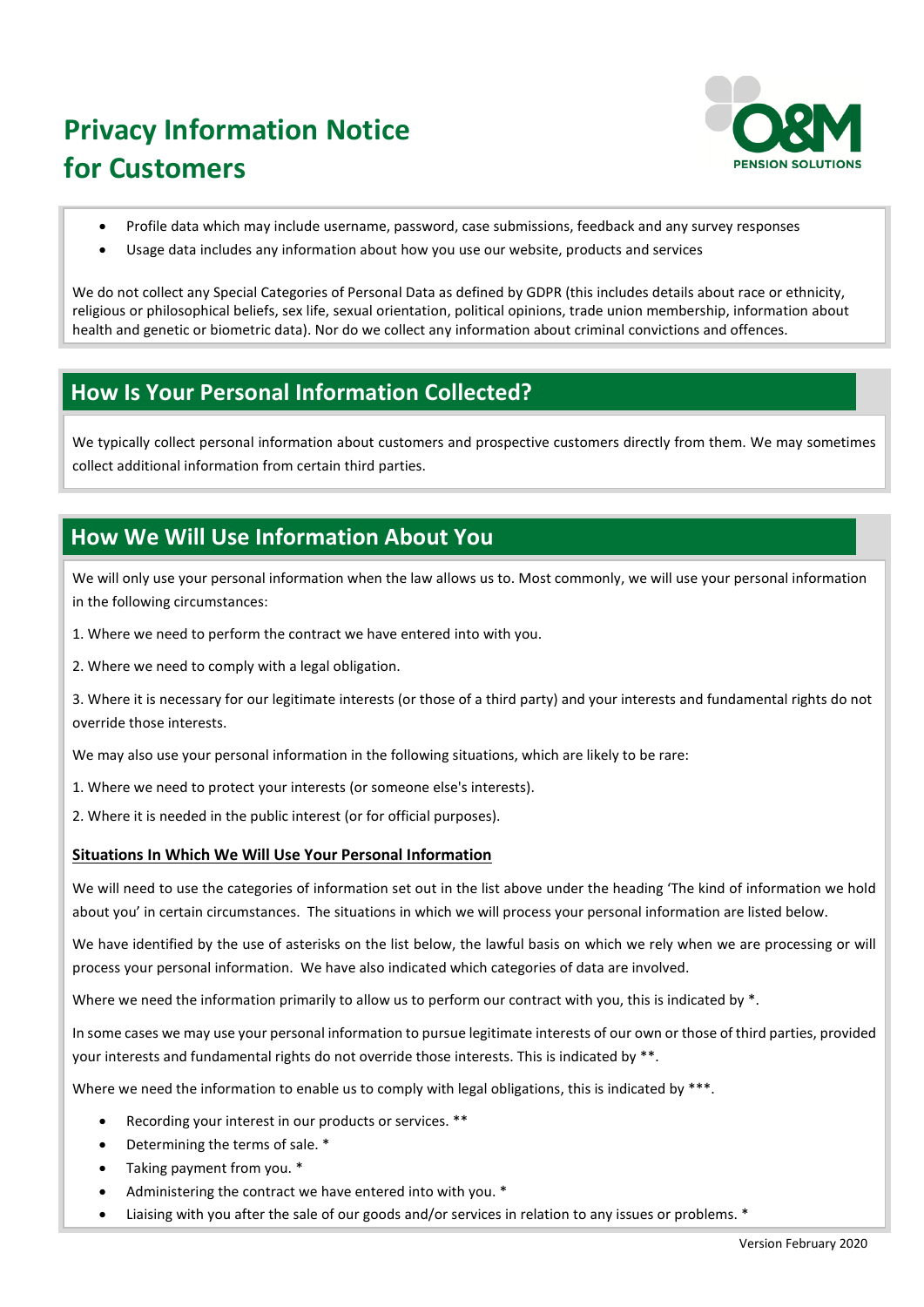

- Liaising with you during and after the sale of our goods and/or services to inform you of other products and services you might be interested in. \*\*
- Dealing with any disputes concerning your purchase. \*

### **If You Fail to Provide Personal Information**

If you fail to provide certain information when requested, we may not be able to perform the contract we have entered into with you, or we may be prevented from complying with our legal obligations.

### **Change Of Purpose**

We will only use your personal information for the purposes for which we collected it, unless we reasonably consider that we need to use it for another reason and that reason is compatible with the original purpose. If we need to use your personal information for an unrelated purpose, we will notify you and we will explain the legal basis which allows us to do so.

Please note that we may process your personal information without your knowledge or consent, in compliance with the above rules, where this is required or permitted by law.

## **Data Sharing**

We may have to share your data with third parties, including third-party service providers.

We require third parties to respect the security of your data and to treat it in accordance with the law.

We will not transfer your personal information outside the EU.

If we do, you can expect a similar degree of protection in respect of your personal information.

### **Why might you share my personal information with third parties?**

We may share your personal information with third parties where required by law, where it is necessary to administer our contract with you or where we have another legitimate interest in doing so.

### **Which third-party service providers process my personal information?**

"Third parties" includes third-party service providers (including contractors).

### **How secure is my information with third-party service providers?**

All our third-party service providers are required to take appropriate security measures to protect your personal information in line with our policies. We do not allow our third-party service providers to use your personal data for their own purposes. We only permit them to process your personal data for specified purposes and in accordance with our instructions.

### **What about other third parties?**

We may share your personal information with other third parties, for example pension scheme administrators.

### **Transferring information outside the EU**

We may transfer your personal information outside of the EU. This is strictly limited to any contacts who use our software and the personal data that is transferred is limited to First Name, Surname, Email address and Company name. This is because we use Xero as our accounting software. We have ensured that they have appropriate safeguards in place. Please see their Privacy [Notice](https://www.xero.com/uk/about/legal/privacy/) for further information. We do not transfer any personal data in respect of our customers clients outside of the EU.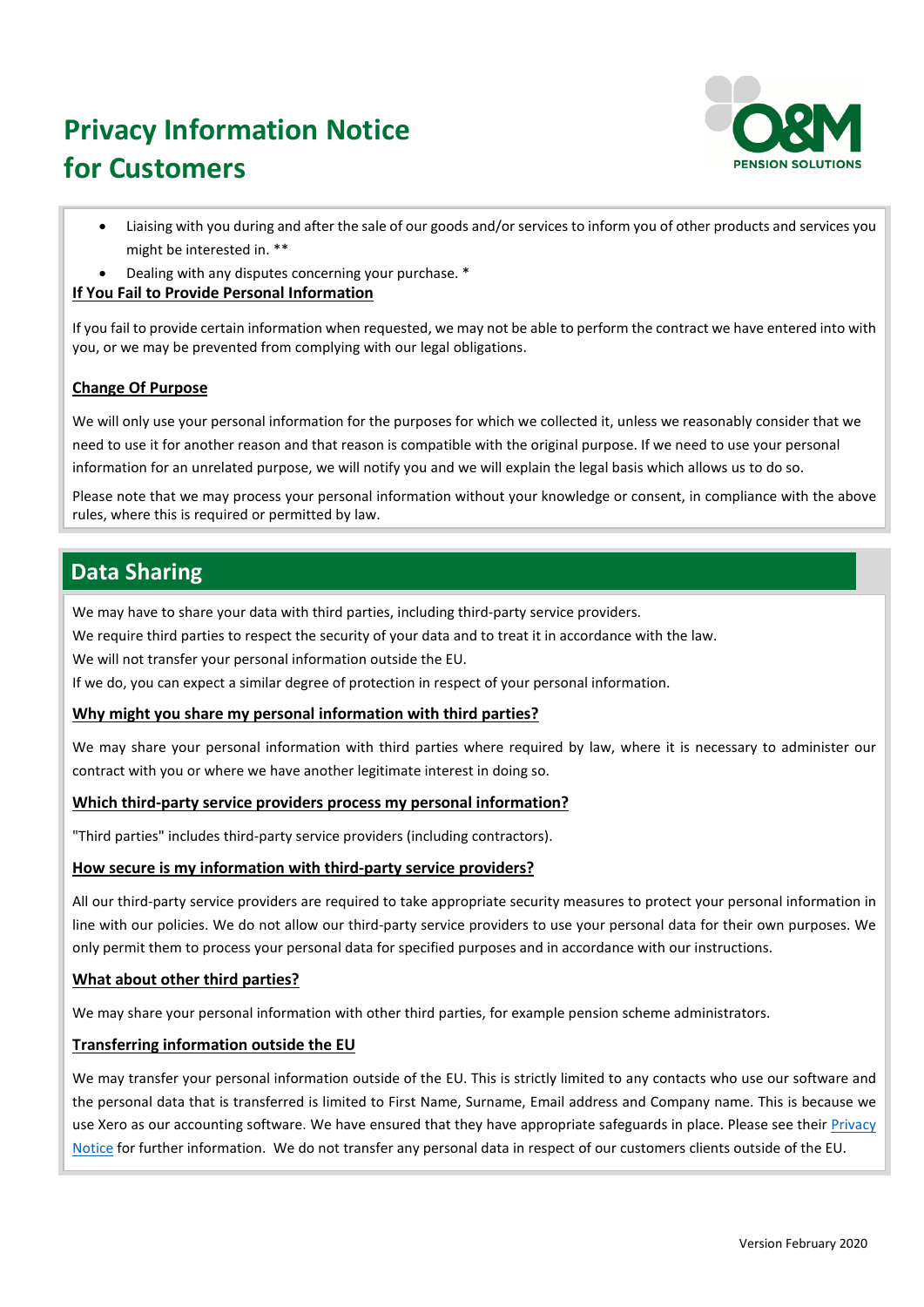

## **Privacy Of Others**

When providing personal data about other individuals, you confirm that you have the consent of those individuals to pass their personal data to us, and in doing so you confirm that you are acting as the Data Controller and processing their data on a lawful basis and that we are acting as the Data Processor. As a Data Controller you acknowledge your obligations under all applicable Data Protection Laws.

## **Data Security**

We have put in place measures to protect the security of your information. Details of these measures are available on our GDPR [Section](https://www.ompensions.co.uk/gdpr-compliance/) and our [Legal Notices](https://www.ompensions.co.uk/legal-notices.aspx) Section of our website.

Third parties will only process your personal information on our instructions and where they have agreed to treat the information confidentially and to keep it secure.

We have put in place appropriate security measures to prevent your personal information from being accidentally lost, used or accessed in an unauthorised way, altered or disclosed. In addition, we limit access to your personal information to those employees, agents, contractors and other third parties who have a business need to know. They will only process your personal information on our instructions and they are subject to a duty of confidentiality.

We have put in place procedures to deal with any suspected data security breach and will notify you and any applicable regulator of a suspected breach where we are legally required to do so.

## **Data Retention**

## **How long will you use my information for?**

We will only retain your personal information for as long as necessary to fulfil the purposes we collected it for, including for the purposes of satisfying any legal, accounting, or reporting requirements. Once this no longer applies we will securely destroy your personal information in accordance with our data retention policy. To determine the appropriate retention period for personal data, we consider the amount, nature, and sensitivity of the personal data, the potential risk of harm from unauthorised use or disclosure of your personal data, the purposes for which we process your personal data and whether we can achieve those purposes through other means, and the applicable legal requirements.

In some circumstances we may anonymise your personal information so that it can no longer be associated with you, in which case we may use such information without further notice to you.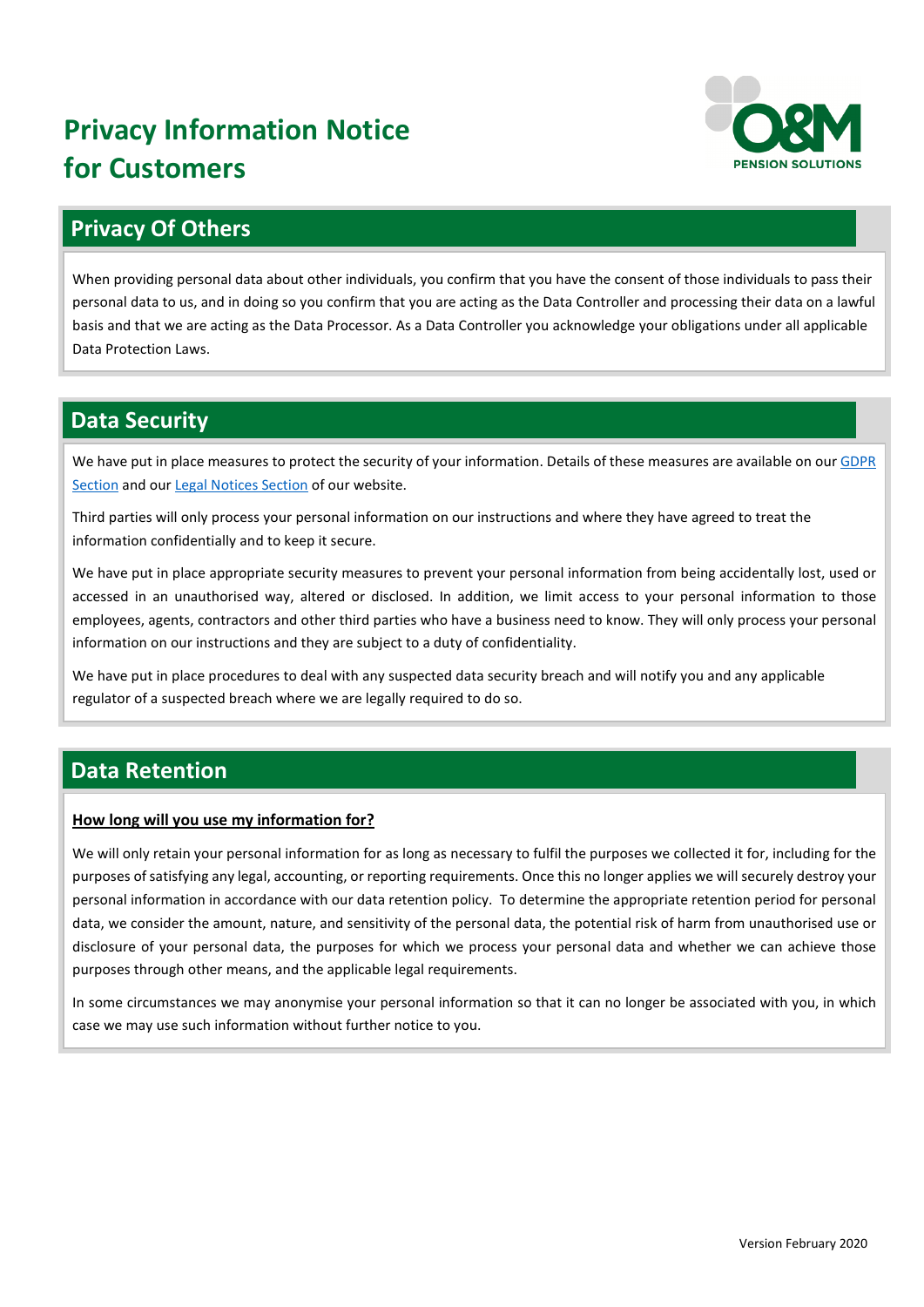

## **Rights Of Access, Correction, Erasure, And Restriction**

### **Your duty to inform us of changes**

It is important that the personal business information we hold about you is accurate and current. Please keep us informed if your personal business information changes during your relationship with us. Please also keep us updated when members of staff leave employment.

### **Your rights in connection with personal information**

Under certain circumstances, by law you have the right to:

- **Request access** to your personal information (commonly known as a "data subject access request"). This enables you to receive a copy of the personal information we hold about you and to check that we are lawfully processing it.
- **Request correction** of the personal information that we hold about you. This enables you to have any incomplete or inaccurate information we hold about you corrected.
- **Request erasure** of your personal information. This enables you to ask us to delete or remove personal information where there is no good reason for us continuing to process it. You also have the right to ask us to delete or remove your personal information where you have exercised your right to object to processing (see below).
- **Object to processing** of your personal information where we are relying on a legitimate interest (or those of a third party) and there is something about your particular situation which makes you want to object to processing on this ground. You also have the right to object where we are processing your personal information for direct marketing purposes.
- **Request the restriction of processing** of your personal information. This enables you to ask us to suspend the processing of personal information about you, for example if you want us to establish its accuracy or the reason for processing it.
- **Request the transfer** of your personal information to another party.

If you want to review, verify, correct or request erasure of your personal information, object to the processing of your personal data, or request that we transfer a copy of your personal information to another party, please contac[t GDPR@ompensions.co.uk.](mailto:GDPR@ompensions.co.uk)

## **No fee usually required**

You will not have to pay a fee to access your personal information (or to exercise any of the other rights). However, we may charge a reasonable fee if your request for access is clearly unfounded or excessive. Alternatively, we may refuse to comply with the request in such circumstances.

### **What we may need from you**

We may need to request specific information from you to help us confirm your identity and ensure your right to access the information (or to exercise any of your other rights). This is another appropriate security measure to ensure that personal business information is not disclosed to any person who has no right to receive it.